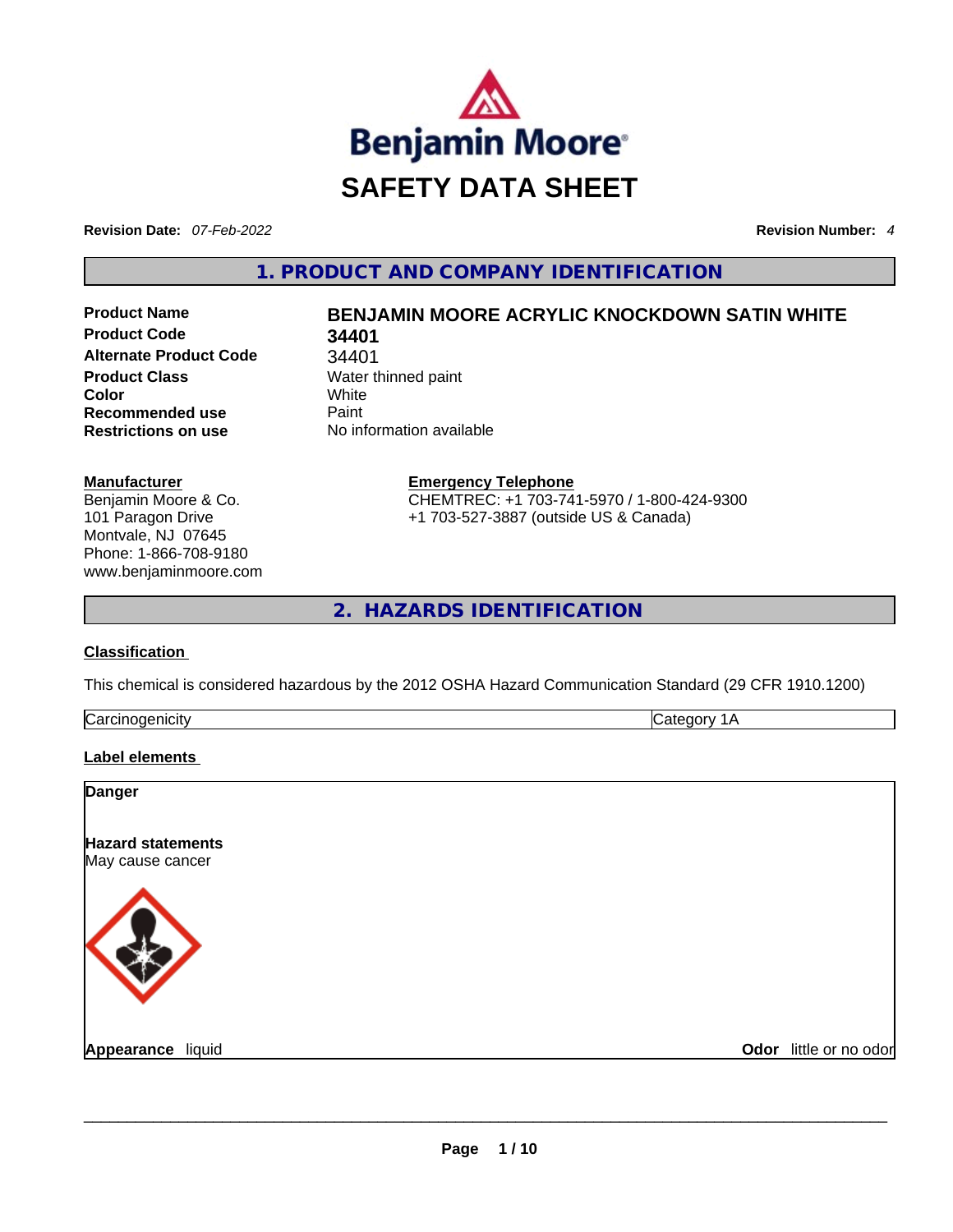## **Precautionary Statements - Prevention**

Obtain special instructions before use Do not handle until all safety precautions have been read and understood Use personal protective equipment as required

#### **Precautionary Statements - Response**

IF exposed or concerned: Get medical advice/attention

#### **Precautionary Statements - Storage**

Store locked up

#### **Precautionary Statements - Disposal**

Dispose of contents/container to an approved waste disposal plant

### **Hazards not otherwise classified (HNOC)**

Not applicable

#### **Other information**

No information available

 **WARNING:** This product contains isothiazolinone compounds at levels of <0.1%. These substances are biocides commonly found in most paints and a variety of personal care products as a preservative. Certain individuals may be sensitive or allergic to these substances, even at low levels.

## **3. COMPOSITION INFORMATION ON COMPONENTS**

| <b>Chemical name</b>                                                         | <b>CAS No.</b> | Weight-%    |
|------------------------------------------------------------------------------|----------------|-------------|
| Limestone                                                                    | 1317-65-3      | $15 - 20$   |
| Kaolin                                                                       | 1332-58-7      | $5 - 10$    |
| Titanium dioxide                                                             | 13463-67-7     | $5 - 10$    |
| Propanoic acid, 2-methyl-, monoester with<br>2,2,4-trimethyl-1,3-pentanediol | 25265-77-4     | 1 - 5       |
| Silica, crystalline                                                          | 14808-60-7     | $0.1 - 0.5$ |

|                       | 4. FIRST AID MEASURES                                                                                    |
|-----------------------|----------------------------------------------------------------------------------------------------------|
| <b>General Advice</b> | No hazards which require special first aid measures.                                                     |
| <b>Eye Contact</b>    | Rinse thoroughly with plenty of water for at least 15 minutes and consult a<br>physician.                |
| <b>Skin Contact</b>   | Wash off immediately with soap and plenty of water while removing all<br>contaminated clothes and shoes. |
| <b>Inhalation</b>     | Move to fresh air. If symptoms persist, call a physician.                                                |
| Ingestion             | Clean mouth with water and afterwards drink plenty of water. Consult a physician<br>if necessary.        |
| <b>Most Important</b> | None known.                                                                                              |
|                       |                                                                                                          |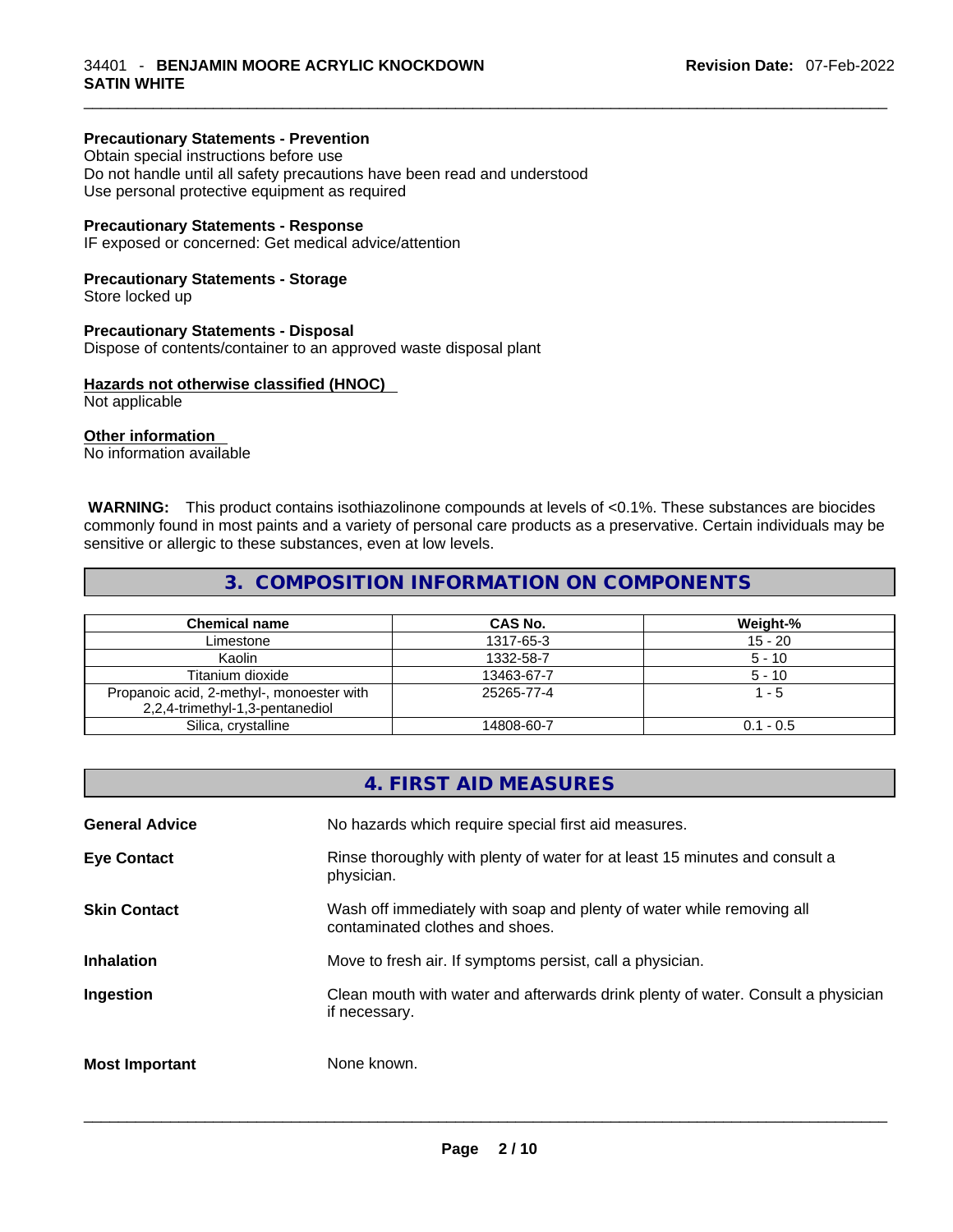| <b>Symptoms/Effects</b>                                                             |                                                                                                                                              |
|-------------------------------------------------------------------------------------|----------------------------------------------------------------------------------------------------------------------------------------------|
| Treat symptomatically.<br><b>Notes To Physician</b>                                 |                                                                                                                                              |
|                                                                                     | 5. FIRE-FIGHTING MEASURES                                                                                                                    |
| <b>Suitable Extinguishing Media</b>                                                 | Use extinguishing measures that are appropriate to local<br>circumstances and the surrounding environment.                                   |
| Protective equipment and precautions for firefighters                               | As in any fire, wear self-contained breathing apparatus<br>pressure-demand, MSHA/NIOSH (approved or equivalent)<br>and full protective gear. |
| <b>Specific Hazards Arising From The Chemical</b>                                   | Closed containers may rupture if exposed to fire or<br>extreme heat.                                                                         |
| Sensitivity to mechanical impact                                                    | No                                                                                                                                           |
| <b>Sensitivity to static discharge</b>                                              | No.                                                                                                                                          |
| <b>Flash Point Data</b><br>Flash point (°F)<br>Flash Point (°C)<br><b>Method</b>    | Not applicable<br>Not applicable<br>Not applicable                                                                                           |
| <b>Flammability Limits In Air</b>                                                   |                                                                                                                                              |
| Lower flammability limit:<br><b>Upper flammability limit:</b>                       | Not applicable<br>Not applicable                                                                                                             |
| <b>NFPA</b><br>Health: 1<br>Flammability: 0                                         | Instability: 0<br><b>Special: Not Applicable</b>                                                                                             |
| <b>NFPA Legend</b><br>0 - Not Hazardous<br>1 - Slightly<br>2 - Moderate<br>3 - High |                                                                                                                                              |

4 - Severe

*The ratings assigned are only suggested ratings, the contractor/employer has ultimate responsibilities for NFPA ratings where this system is used.* 

*Additional information regarding the NFPA rating system is available from the National Fire Protection Agency (NFPA) at www.nfpa.org.* 

## **6. ACCIDENTAL RELEASE MEASURES**

| <b>Personal Precautions</b>      | Avoid contact with skin, eyes and clothing. Ensure adequate ventilation.                             |
|----------------------------------|------------------------------------------------------------------------------------------------------|
| <b>Other Information</b>         | Prevent further leakage or spillage if safe to do so.                                                |
| <b>Environmental precautions</b> | See Section 12 for additional Ecological Information.                                                |
| <b>Methods for Cleaning Up</b>   | Soak up with inert absorbent material. Sweep up and shovel into suitable<br>containers for disposal. |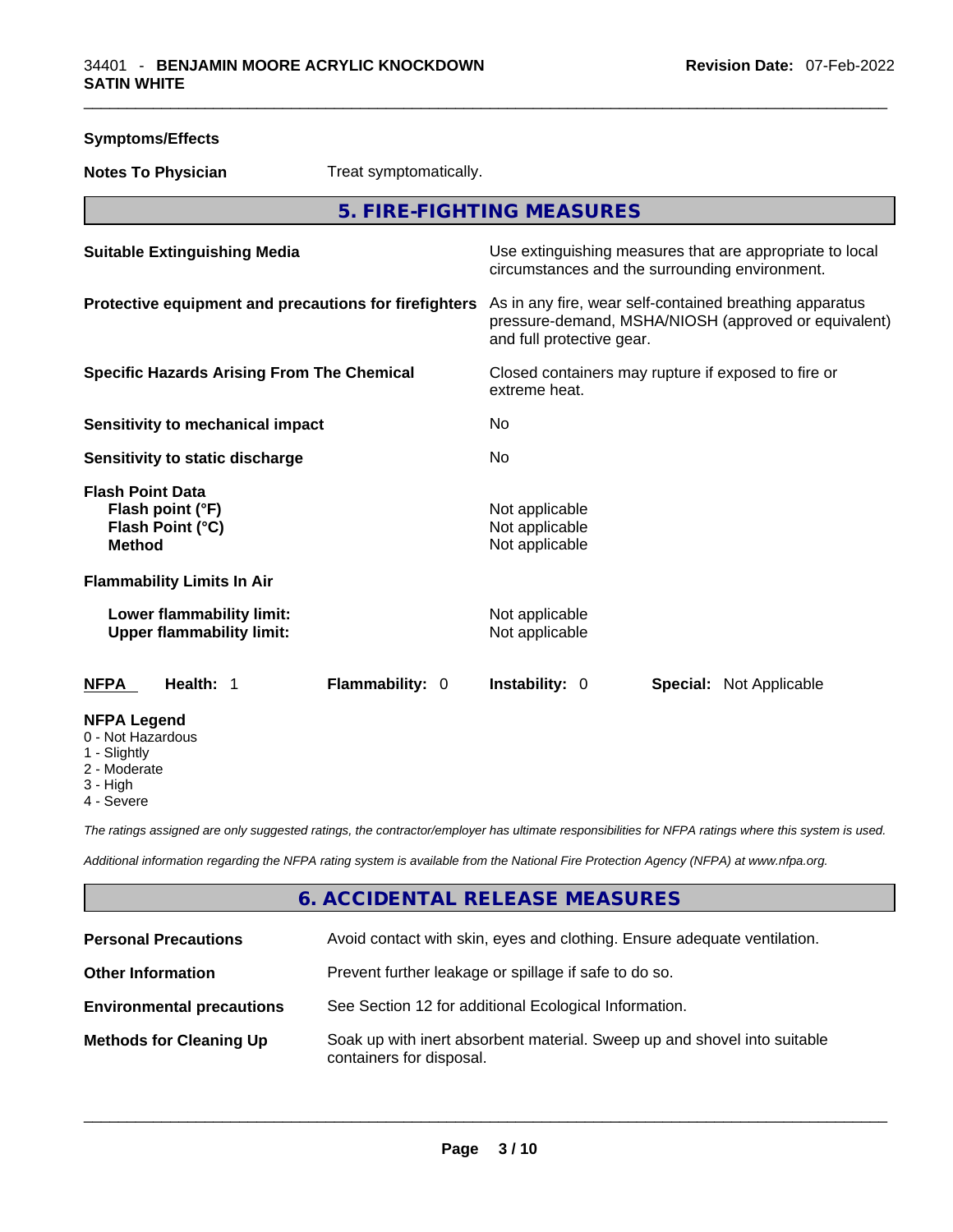|                               | 7. HANDLING AND STORAGE                                                                                                                                                          |
|-------------------------------|----------------------------------------------------------------------------------------------------------------------------------------------------------------------------------|
| <b>Handling</b>               | Avoid contact with skin, eyes and clothing. Avoid breathing vapors, spray mists or<br>sanding dust. In case of insufficient ventilation, wear suitable respiratory<br>equipment. |
| <b>Storage</b>                | Keep container tightly closed. Keep out of the reach of children.                                                                                                                |
| <b>Incompatible Materials</b> | No information available                                                                                                                                                         |

**8. EXPOSURE CONTROLS/PERSONAL PROTECTION** 

## **Exposure Limits**

| <b>Chemical name</b> | <b>ACGIH TLV</b>                           | <b>OSHA PEL</b>                                        |
|----------------------|--------------------------------------------|--------------------------------------------------------|
| Limestone            | N/E                                        | 15 mg/m <sup>3</sup> - TWA                             |
|                      |                                            | $5 \text{ mg/m}^3$ - TWA                               |
| Kaolin               | TWA: $2 \text{ mg/m}^3$ particulate matter | 15 mg/m $3$ - TWA                                      |
|                      | containing no asbestos and <1%             | $5 \text{ mg/m}^3$ - TWA                               |
|                      | crystalline silica, respirable particulate |                                                        |
|                      | matter                                     |                                                        |
| Titanium dioxide     | TWA: $10 \text{ mg/m}^3$                   | 15 mg/m $3$ - TWA                                      |
| Silica, crystalline  | TWA: 0.025 mg/m <sup>3</sup> respirable    | 50 $\mu$ g/m <sup>3</sup> - TWA Respirable crystalline |
|                      | particulate matter                         | silica 50 $\mu$ g/m <sup>3</sup> - TWA                 |
|                      |                                            |                                                        |

#### **Legend**

ACGIH - American Conference of Governmental Industrial Hygienists Exposure Limits OSHA - Occupational Safety & Health Administration Exposure Limits N/E - Not Established

**Engineering Measures** Ensure adequate ventilation, especially in confined areas.

#### **Personal Protective Equipment**

| <b>Eye/Face Protection</b>                              | Safety glasses with side-shields.                                                                                      |
|---------------------------------------------------------|------------------------------------------------------------------------------------------------------------------------|
| <b>Skin Protection</b><br><b>Respiratory Protection</b> | Protective gloves and impervious clothing.<br>In case of insufficient ventilation wear suitable respiratory equipment. |
| <b>Hygiene Measures</b>                                 | Avoid contact with skin, eyes and clothing. Remove and wash contaminated                                               |

## **9. PHYSICAL AND CHEMICAL PROPERTIES**

clothing before re-use. Wash thoroughly after handling.

**Appearance** liquid **Odor Odor Odor Odor Odor Odor** *little or no odor little or no odor little or no odor* **Density (lbs/gal)** 10.7 - 11.1 **Specific Gravity** 1.28 - 1.33

**Odor Threshold No information available No information available pH DESE ASSESSED ASSESSED ASSESSED AT A REPORT OF A REPORT OF A REPORT OF A REPORT OF A REPORT OF A REPORT OF A REPORT OF A REPORT OF A REPORT OF A REPORT OF A REPORT OF A REPORT OF A REPORT OF A REPORT OF A REPORT OF A Viscosity (cps)** <br> **Viscosity (cps)** <br> **Solubility(ies)** <br> **No** information available **Solubility(ies)**<br> **No information available**<br> **Water solubility**<br> **Water solubility Water solubility** No information available \_\_\_\_\_\_\_\_\_\_\_\_\_\_\_\_\_\_\_\_\_\_\_\_\_\_\_\_\_\_\_\_\_\_\_\_\_\_\_\_\_\_\_\_\_\_\_\_\_\_\_\_\_\_\_\_\_\_\_\_\_\_\_\_\_\_\_\_\_\_\_\_\_\_\_\_\_\_\_\_\_\_\_\_\_\_\_\_\_\_\_\_\_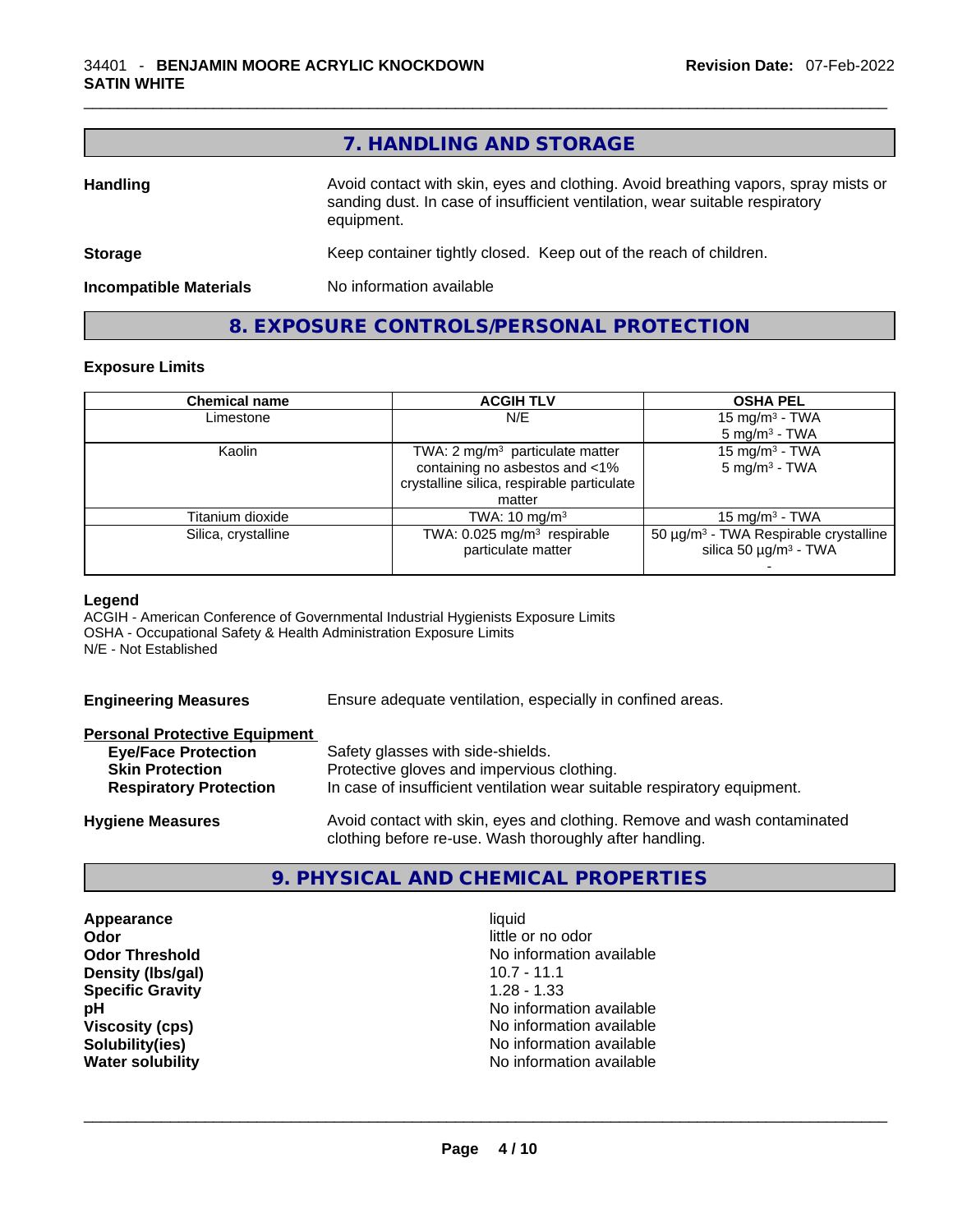**Evaporation Rate No information available No information available Vapor pressure**  No information available **Vapor density No information available No** information available **Wt. % Solids** 55 - 65 **Vol. % Solids** 45 - 55 **Wt. % Volatiles** 35 - 45 **Vol. % Volatiles** 45 - 55 **VOC Regulatory Limit (g/L)** < 50 **Boiling Point (°F)** 212 **Boiling Point (°C)** 100 **Freezing point (°F)** 32 **Freezing Point (°C)** 0 **Flash point (°F)** Not applicable **Flash Point (°C)** Not applicable **Method** Not applicable **Flammability (solid, gas)** Not applicable **Upper flammability limit:** Not applicable **Lower flammability limit:** Not applicable **Autoignition Temperature (°F)** No information available **Autoignition Temperature (°C)** No information available **Decomposition Temperature (°F)** No information available **Decomposition Temperature (°C)** No information available **Partition coefficient CONSTRANSISTS No information available** 

## **10. STABILITY AND REACTIVITY**

| <b>Reactivity</b>                       | Not Applicable                           |
|-----------------------------------------|------------------------------------------|
| <b>Chemical Stability</b>               | Stable under normal conditions.          |
| <b>Conditions to avoid</b>              | Prevent from freezing.                   |
| <b>Incompatible Materials</b>           | No materials to be especially mentioned. |
| <b>Hazardous Decomposition Products</b> | None under normal use.                   |
| Possibility of hazardous reactions      | None under normal conditions of use.     |

**11. TOXICOLOGICAL INFORMATION** 

**Product Information**

**Information on likely routes of exposure**

**Principal Routes of Exposure** Eye contact, skin contact and inhalation.

**Acute Toxicity** 

**Product Information** No information available \_\_\_\_\_\_\_\_\_\_\_\_\_\_\_\_\_\_\_\_\_\_\_\_\_\_\_\_\_\_\_\_\_\_\_\_\_\_\_\_\_\_\_\_\_\_\_\_\_\_\_\_\_\_\_\_\_\_\_\_\_\_\_\_\_\_\_\_\_\_\_\_\_\_\_\_\_\_\_\_\_\_\_\_\_\_\_\_\_\_\_\_\_ **<u>Symptoms related to the physical, chemical and toxicological characteristics</u>**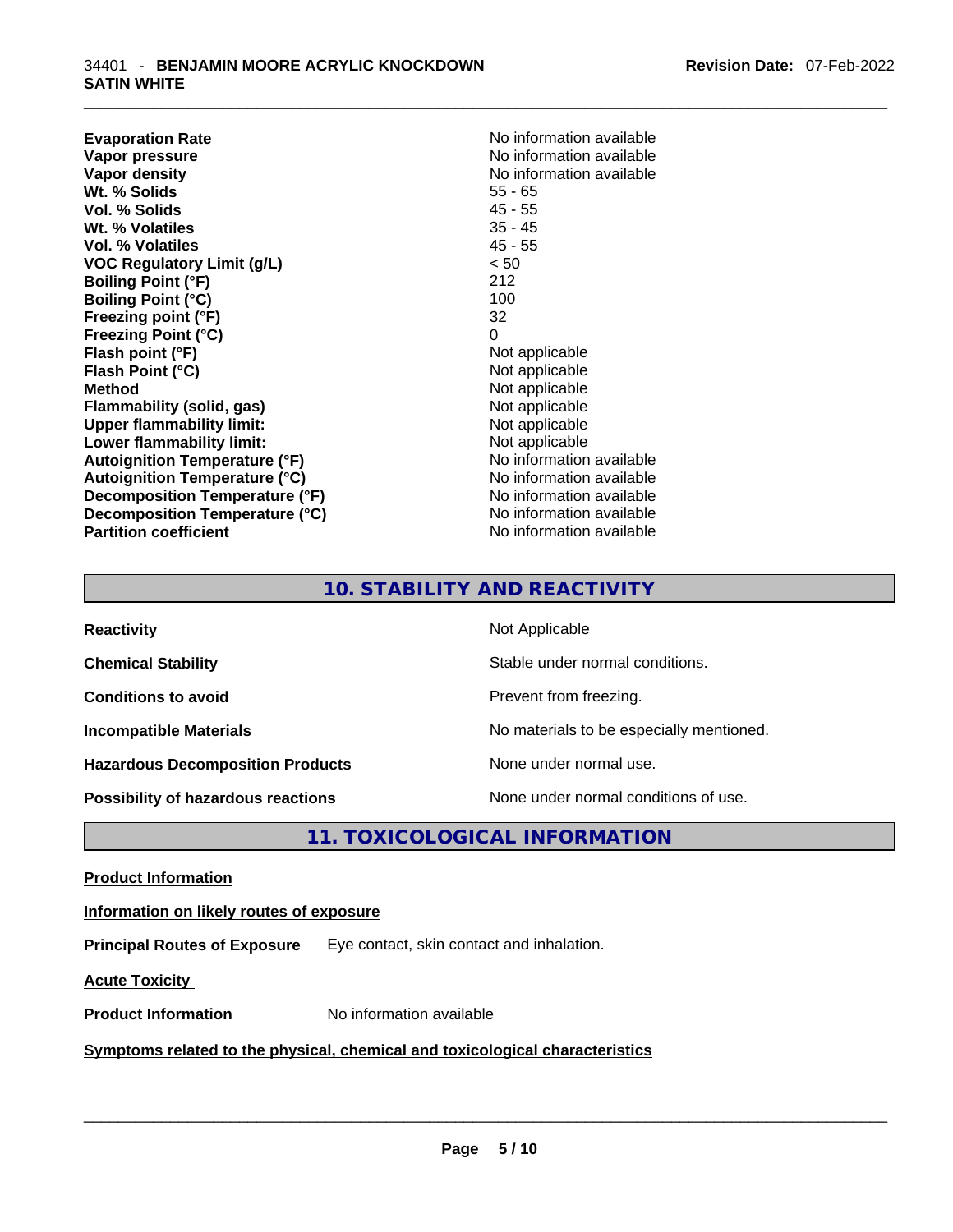| <b>Symptoms</b>                 | No information available                                                                                        |  |
|---------------------------------|-----------------------------------------------------------------------------------------------------------------|--|
|                                 | Delayed and immediate effects as well as chronic effects from short and long-term exposure                      |  |
| Eye contact                     | May cause slight irritation.                                                                                    |  |
| <b>Skin contact</b>             | Substance may cause slight skin irritation. Prolonged or repeated contact may dry<br>skin and cause irritation. |  |
| <b>Inhalation</b>               | May cause irritation of respiratory tract.                                                                      |  |
| Ingestion                       | Ingestion may cause gastrointestinal irritation, nausea, vomiting and diarrhea.                                 |  |
| <b>Sensitization</b>            | No information available                                                                                        |  |
| <b>Neurological Effects</b>     | No information available.                                                                                       |  |
| <b>Mutagenic Effects</b>        | No information available.                                                                                       |  |
| <b>Reproductive Effects</b>     | No information available.                                                                                       |  |
| <b>Developmental Effects</b>    | No information available.                                                                                       |  |
| <b>Target organ effects</b>     | No information available.                                                                                       |  |
| <b>STOT - single exposure</b>   | No information available.                                                                                       |  |
| <b>STOT - repeated exposure</b> | Causes damage to organs through prolonged or repeated exposure if inhaled.                                      |  |
| Other adverse effects           | No information available.                                                                                       |  |
| <b>Aspiration Hazard</b>        | No information available                                                                                        |  |
|                                 |                                                                                                                 |  |

#### **Numerical measures of toxicity**

### **The following values are calculated based on chapter 3.1 of the GHS document**

| <b>ATEmix (oral)</b>   | 97705 mg/kg  |
|------------------------|--------------|
| <b>ATEmix (dermal)</b> | 919681 mg/kg |

## **Component Information**

| Chemical name                                                                                 | Oral LD50             | Dermal LD50           | Inhalation LC50          |
|-----------------------------------------------------------------------------------------------|-----------------------|-----------------------|--------------------------|
| Kaolin<br>1332-58-7                                                                           | $>$ 5000 mg/kg (Rat)  | $>$ 5000 mg/kg (Rat)  | $\overline{\phantom{a}}$ |
| Titanium dioxide<br>13463-67-7                                                                | $> 10000$ mg/kg (Rat) |                       |                          |
| Propanoic acid, 2-methyl-,<br>monoester with<br>2,2,4-trimethyl-1,3-pentanediol<br>25265-77-4 | $=$ 3200 mg/kg (Rat)  | $> 15200$ mg/kg (Rat) |                          |

## **Chronic Toxicity**

#### **Carcinogenicity**

*The information below indicates whether each agency has listed any ingredient as a carcinogen:.* 

| <b>Chemical name</b> | <b>IARC</b>          | <b>NTP</b>  | <b>OSHA</b> |
|----------------------|----------------------|-------------|-------------|
|                      | 2B - Possible Human  |             | Listed      |
| Titanium dioxide     | Carcinogen           |             |             |
|                      | 1 - Human Carcinogen | Known Human | Listed      |
| Silica, crystalline  |                      | Carcinogen  |             |

• Crystalline Silica has been determined to be carcinogenic to humans by IARC (1) when in respirable form. Risk of cancer depends on duration and level of inhalation exposure to spray mist or dust from sanding the dried paint.• Although IARC has classified titanium dioxide as possibly carcinogenic to humans (2B), their summary concludes: "No significant exposure to titanium dioxide is thought to occur during the use of products in which titanium dioxide is bound to other materials, such as paint."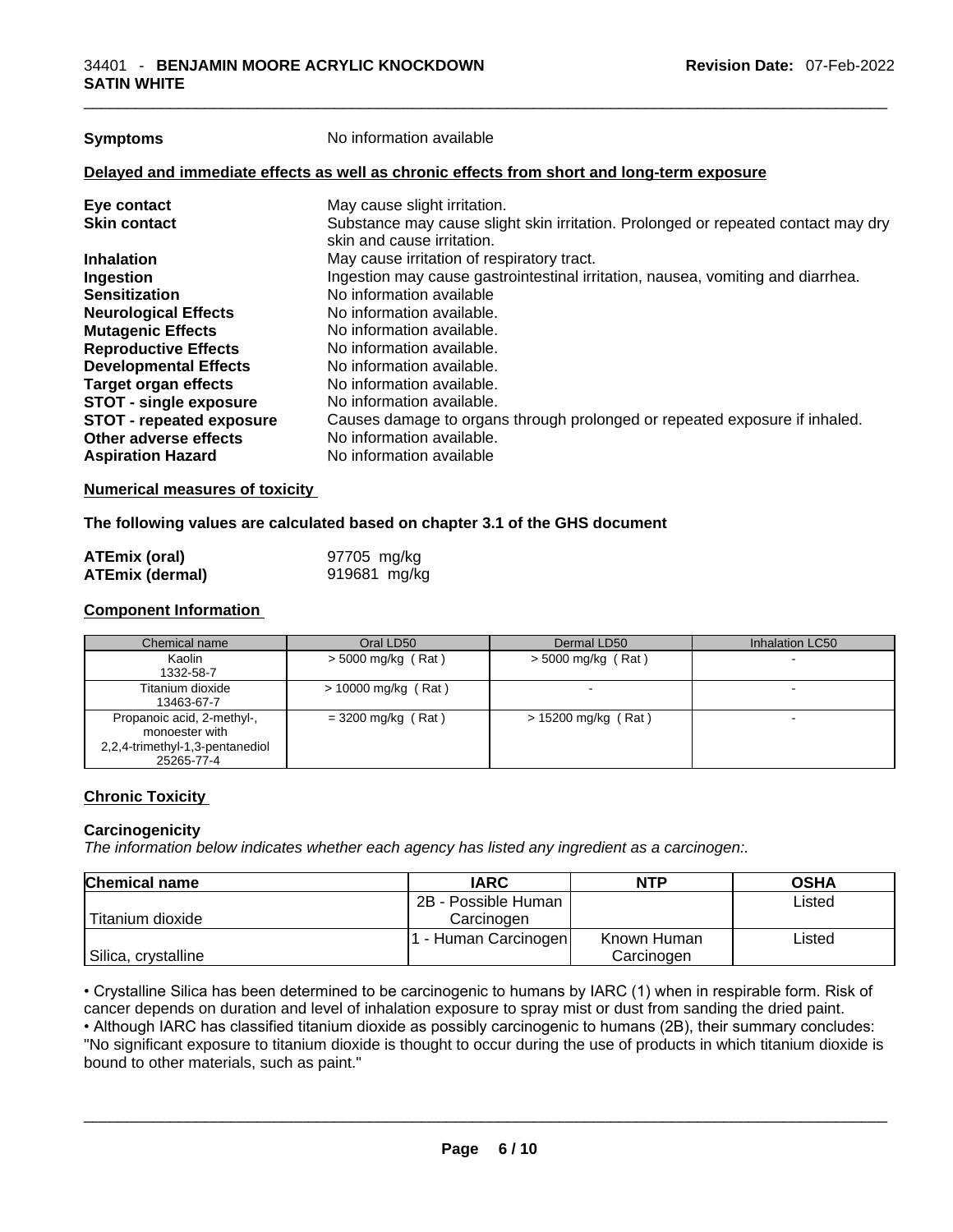#### **Legend**

IARC - International Agency for Research on Cancer NTP - National Toxicity Program OSHA - Occupational Safety & Health Administration

**12. ECOLOGICAL INFORMATION** 

### **Ecotoxicity Effects**

The environmental impact of this product has not been fully investigated.

#### **Product Information**

#### **Acute Toxicity to Fish**

No information available

#### **Acute Toxicity to Aquatic Invertebrates**

No information available

#### **Acute Toxicity to Aquatic Plants**

No information available

#### **Persistence / Degradability**

No information available.

#### **Bioaccumulation**

There is no data for this product.

#### **Mobility in Environmental Media**

No information available.

#### **Ozone**

No information available

#### **Component Information**

#### **Acute Toxicity to Fish**

Titanium dioxide  $LC50:$  > 1000 mg/L (Fathead Minnow - 96 hr.)

#### **Acute Toxicity to Aquatic Invertebrates**

No information available

#### **Acute Toxicity to Aquatic Plants**

No information available

## **13. DISPOSAL CONSIDERATIONS**

**Waste Disposal Method** Dispose of in accordance with federal, state, and local regulations. Local requirements may vary, consult your sanitation department or state-designated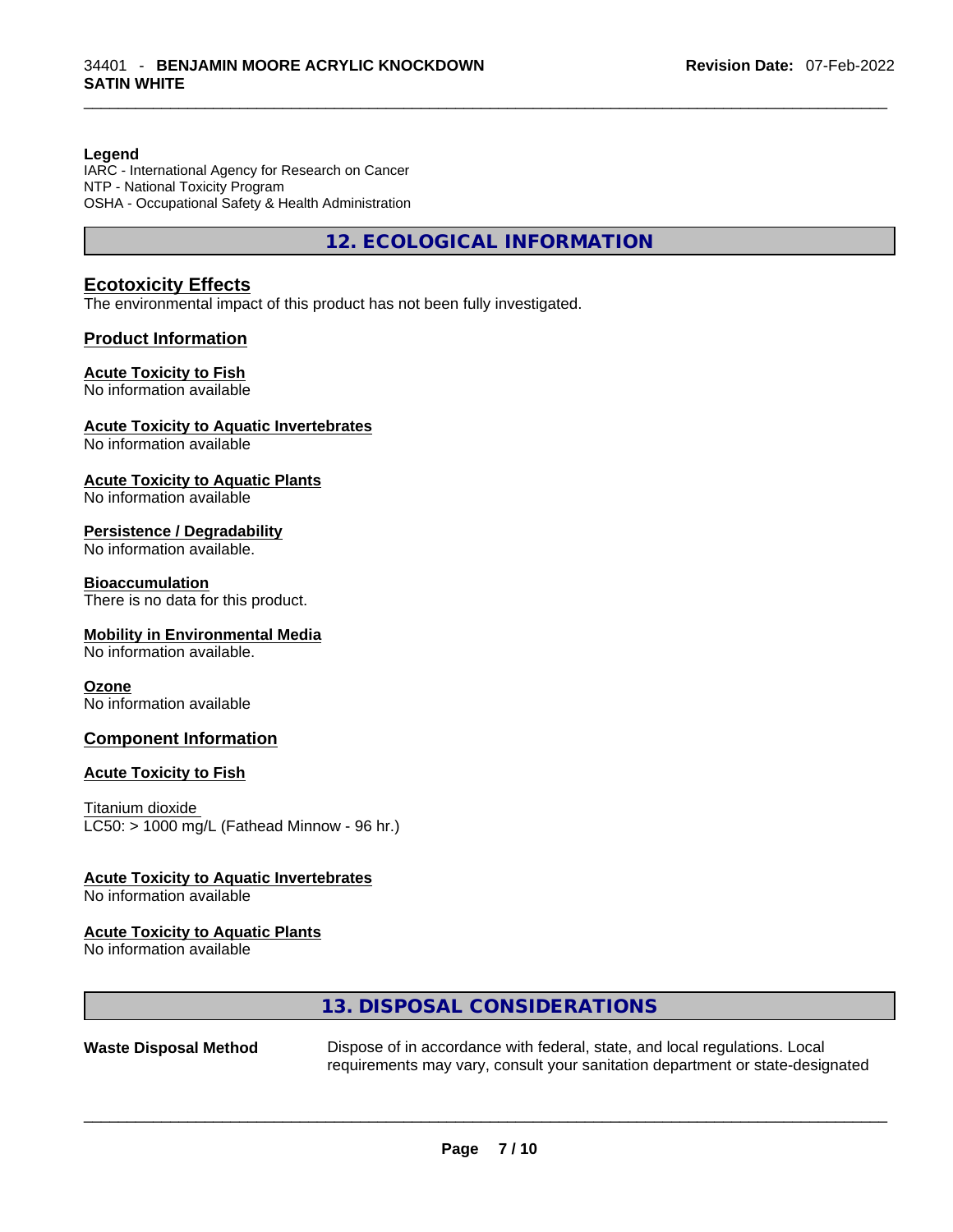environmental protection agency for more disposal options.

|                                                        | <b>14. TRANSPORT INFORMATION</b>                                                         |  |  |
|--------------------------------------------------------|------------------------------------------------------------------------------------------|--|--|
| <b>DOT</b>                                             | Not regulated                                                                            |  |  |
| <b>ICAO / IATA</b>                                     | Not regulated                                                                            |  |  |
| <b>IMDG/IMO</b>                                        | Not regulated                                                                            |  |  |
|                                                        | <b>15. REGULATORY INFORMATION</b>                                                        |  |  |
| <b>International Inventories</b>                       |                                                                                          |  |  |
| <b>TSCA: United States</b><br><b>DSL: Canada</b>       | Yes - All components are listed or exempt.<br>Yes - All components are listed or exempt. |  |  |
| <b>Federal Regulations</b>                             |                                                                                          |  |  |
| SARA 311/312 hazardous categorization                  |                                                                                          |  |  |
| Acute health hazard                                    | No.                                                                                      |  |  |
| <b>Chronic Health Hazard</b>                           | Yes                                                                                      |  |  |
| Fire hazard<br>No<br>Sudden release of pressure hazard |                                                                                          |  |  |
|                                                        | No.                                                                                      |  |  |

*None*

**Clean Air Act,Section 112 Hazardous Air Pollutants (HAPs) (see 40 CFR 61)**

This product contains the following HAPs:

of Federal Regulations, Part 372:

*None*

## **US State Regulations**

## **California Proposition 65**

**WARNING:** This product can expose you to chemicals including Titanium dioxide, which are known to the State of California to cause cancer, and Toluene which are known to the State of California to cause birth defects or other reproductive harm. For more information go to www.P65Warnings.ca.gov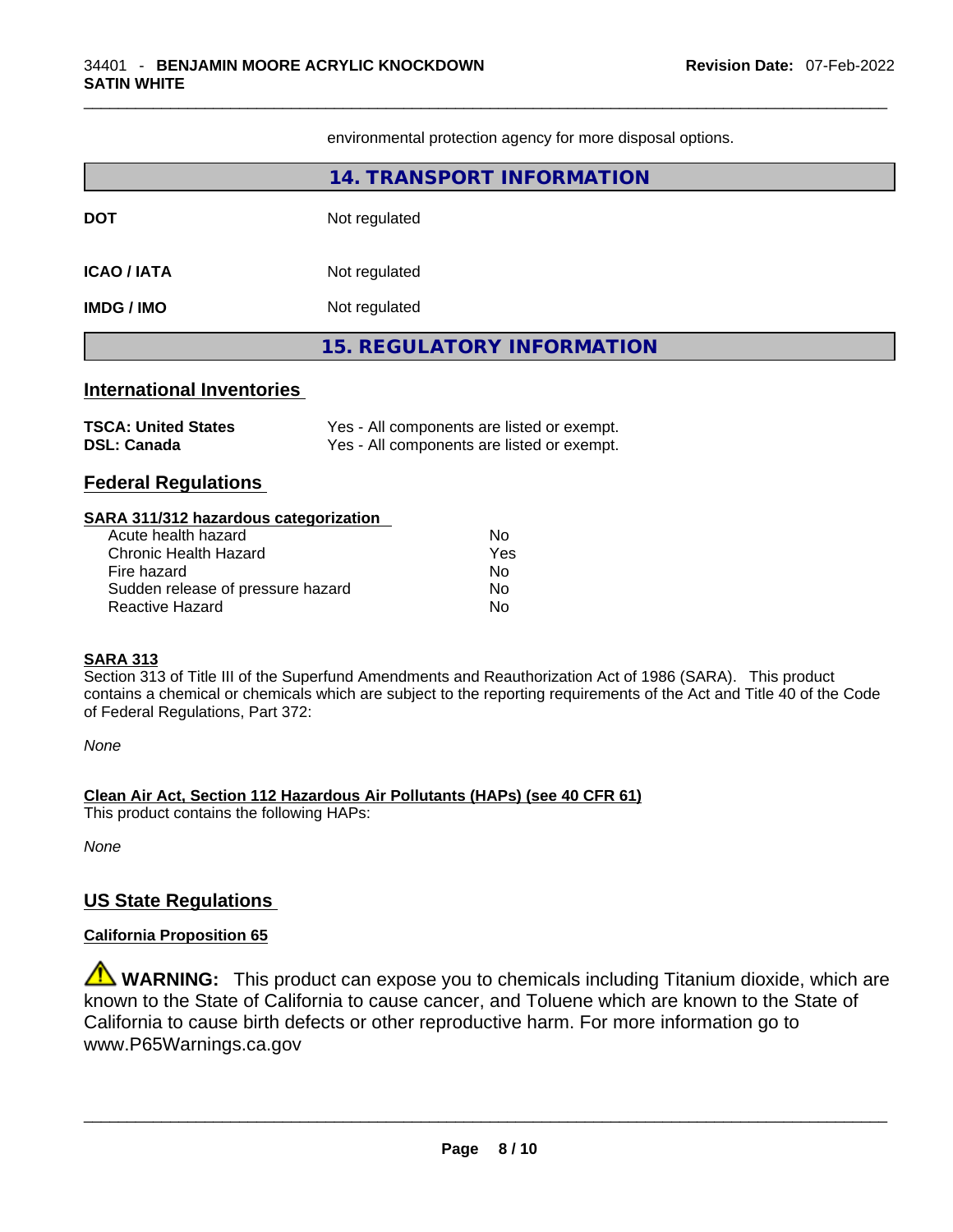#### **State Right-to-Know**

| <b>Chemical name</b> | <b>Massachusetts</b> | <b>New Jersey</b> | Pennsylvania |
|----------------------|----------------------|-------------------|--------------|
| Limestone            |                      |                   |              |
| Kaolin               |                      |                   |              |
| Titanium dioxide     |                      |                   |              |
| Silica, crystalline  |                      |                   |              |

#### **Legend**

X - Listed

## **16. OTHER INFORMATION**

| HMIS - | Health: $1^*$ | <b>Flammability: 0</b> | <b>Reactivity: 0 PPE: -</b> |  |
|--------|---------------|------------------------|-----------------------------|--|

#### **HMIS Legend**

- 0 Minimal Hazard
- 1 Slight Hazard
- 2 Moderate Hazard
- 3 Serious Hazard
- 4 Severe Hazard
- Chronic Hazard

X - Consult your supervisor or S.O.P. for "Special" handling instructions.

Note: The PPE rating has intentionally been left blank. Choose appropriate PPE that will protect employees from the hazards the material will *present under the actual normal conditions of use.* 

*Caution: HMISÒ ratings are based on a 0-4 rating scale, with 0 representing minimal hazards or risks, and 4 representing significant hazards or risks. Although HMISÒ ratings are not required on MSDSs under 29 CFR 1910.1200, the preparer, has chosen to provide them. HMISÒ ratings are to be used only in conjunction with a fully implemented HMISÒ program by workers who have received appropriate HMISÒ training. HMISÒ is a registered trade and service mark of the NPCA. HMISÒ materials may be purchased exclusively from J. J. Keller (800) 327-6868.* 

 **WARNING!** If you scrape, sand, or remove old paint, you may release lead dust. LEAD IS TOXIC. EXPOSURE TO LEAD DUST CAN CAUSE SERIOUS ILLNESS, SUCH AS BRAIN DAMAGE, ESPECIALLY IN CHILDREN. PREGNANT WOMEN SHOULD ALSO AVOID EXPOSURE.Wear a NIOSH approved respirator to control lead exposure. Clean up carefully with a HEPA vacuum and a wet mop. Before you start, find out how to protect yourself and your family by contacting the National Lead Information Hotline at 1-800-424-LEAD or log on to www.epa.gov/lead.

| <b>Prepared By</b>                               | <b>Product Stewardship Department</b><br>Benjamin Moore & Co.<br>101 Paragon Drive<br>Montvale, NJ 07645<br>800-225-5554 |  |
|--------------------------------------------------|--------------------------------------------------------------------------------------------------------------------------|--|
| <b>Revision Date:</b><br><b>Revision Summary</b> | 07-Feb-2022<br>Not available                                                                                             |  |

#### Disclaimer

The information contained herein is presented in good faith and believed to be accurate as of the effective date shown above. This information is furnished without warranty of any kind. Employers should use this information only as a **supplement to other information gathered by them and must make independent determination of suitability and**